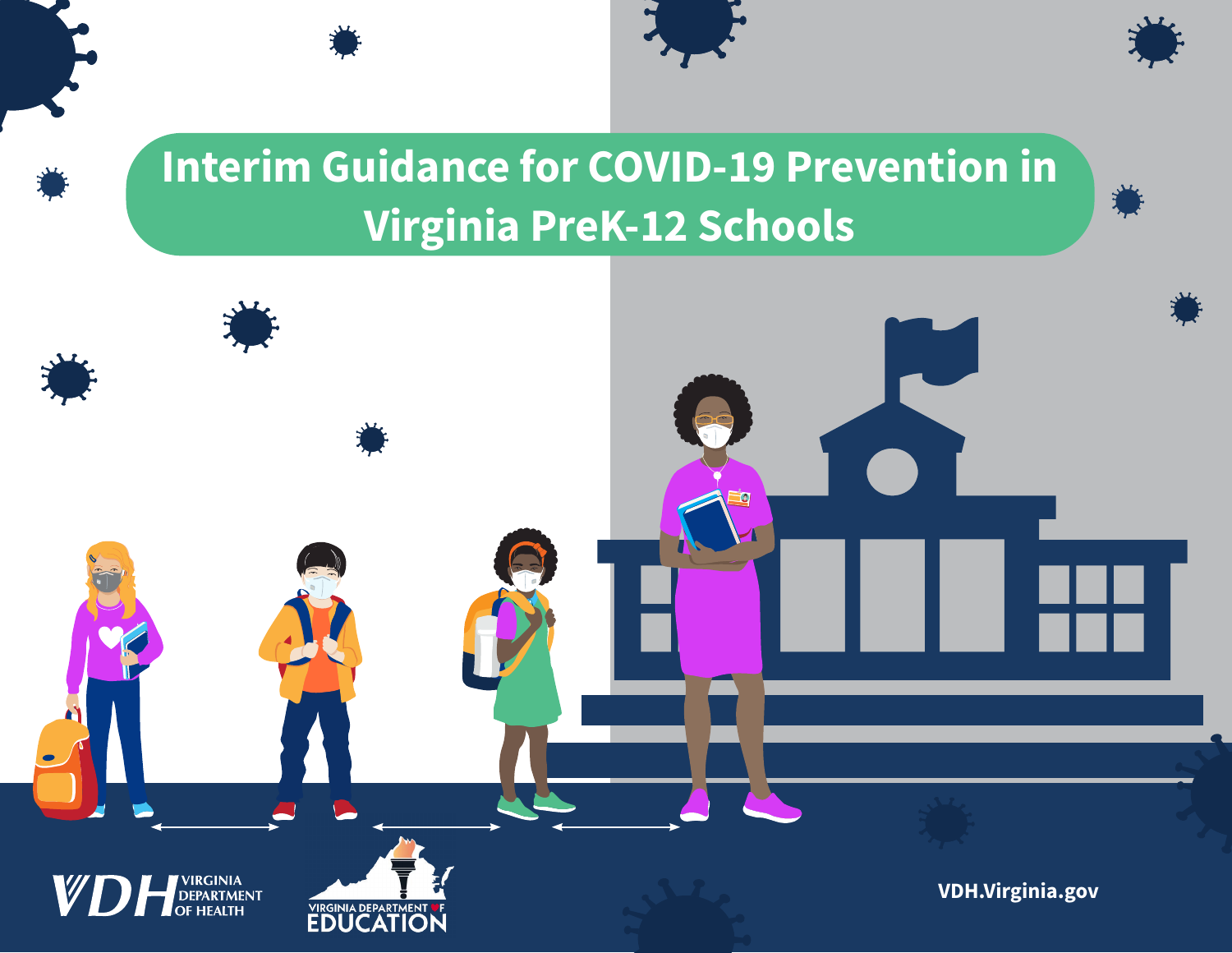# **Table of Contents**

| Step 5: Determine and Implement a Layered Approach with Multiple |
|------------------------------------------------------------------|
|                                                                  |

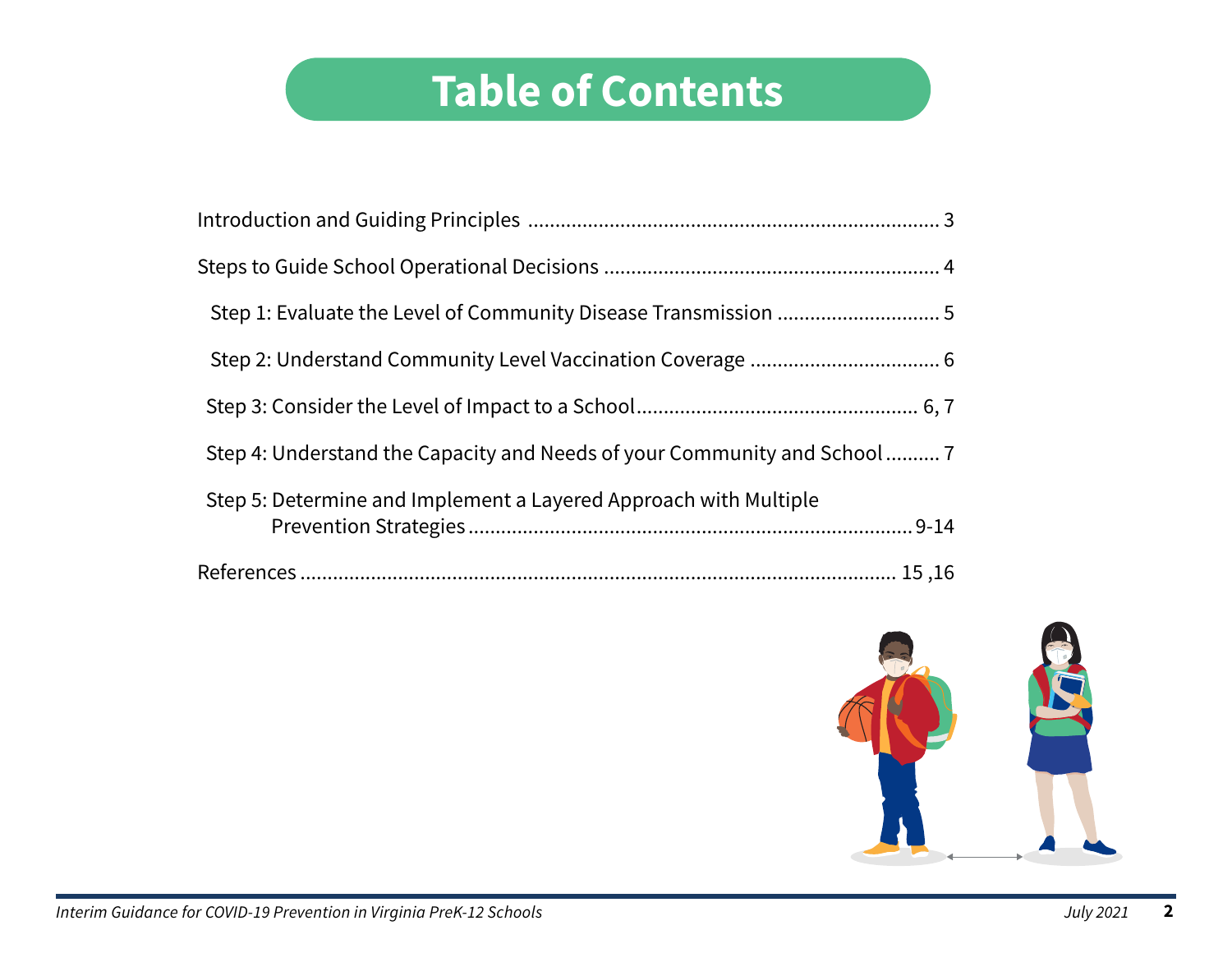## **Introduction and Guiding Principles**

This Guidance helps officials assess the risk of introduction and transmission of COVID-19 in schools, and is intended to help school leaders and public health officials select appropriate, layered prevention strategies and understand how to safely transition learning environments out of pandemic precautions as community transmission of COVID-19 reaches low levels or stops occurring. All schools in Virginia should be offering in-person instruction options at this point in time and temporary school closures should only be necessary in the context of controlling spread associated with increased impact to school such as increased cases or outbreaks. The Virginia Department of Health (VDH) recommends that schools start by reviewing the Centers for Disease Control and Prevention (CDC) [Guidance for COVID-19](https://www.cdc.gov/coronavirus/2019-ncov/community/schools-childcare/k-12-guidance.html) [Prevention in K-12 Schools](https://www.cdc.gov/coronavirus/2019-ncov/community/schools-childcare/k-12-guidance.html). The CDC Guidance is best used together with Virginia's Interim Guidance for COVID-19 Prevention in PreK-12 Schools and [COVID-19 Resource](https://www.ed.gov/coronavirus)s provided by the U.S. Department of Education.

Success in preventing COVID-19 transmission in school settings begins with and is connected to preventing transmission in communities. At any level of community transmission, as long as impact to a school remains favorable, all schools must make in-person instruction available to all students pursuant to [Senate Bill 1303,](https://lis.virginia.gov/cgi-bin/legp604.exe?212+ful+CHAP0456) passed during Virginia's 2021 legislative session. Under this new law, schools are permitted to switch from in-person to partial or fully virtual instruction temporarily if COVID-19 transmission levels within the school are deemed to be at a high level in collaboration with the local health department. School-sponsored sports and extracurricular activities are beneficial to students and can help them learn and achieve, however, schools and communities should continue to use a "classroom-first" approach. To minimize risk of transmission in schools and protect in-person learning, safety-optimized in-person instruction should be prioritized over extracurricular activities including sports and school events, as these events are a common source of school transmission.



- **Students benefit from in-person learning.** Safely returning to and maintaining in-person instruction during the 2021-22 school year is a priority.
- **Put education first.** Prioritize educational opportunities over athletics, extracurricular activities or other events in the school and surrounding community. Establish reasonably safe in-person educational environments and then consider including extracurriculars and athletics.
- **Focus on prevention.** Promote vaccination, as it is the leading prevention strategy to end the COVID19- pandemic and can help schools safely return to and maintain in-person learning. Establish a school culture of adherence to prevention strategies both in and out of school. Establish environments in which vaccination is promoted, and people physically distance, wear masks correctly and consistently, practice hand hygiene

and respiratory etiquette, and clean frequently. Coordinate closely with local health departments. Educate students/staff to monitor health daily and stay at home if they have symptoms, and follow public health recommendations. Consider screening testing programs to identify cases early.

- **Consider community needs.** Consider disease and vaccination trends and also understand the socioeconomic factors, literacy barriers, and other educational needs in your community when developing plans.
- Be flexible and innovative. Scientific knowledge evolves rapidly, and local context is incredibly important. Community transmission and the level of impact to a given school can change and the combination of prevention strategies may evolve with time.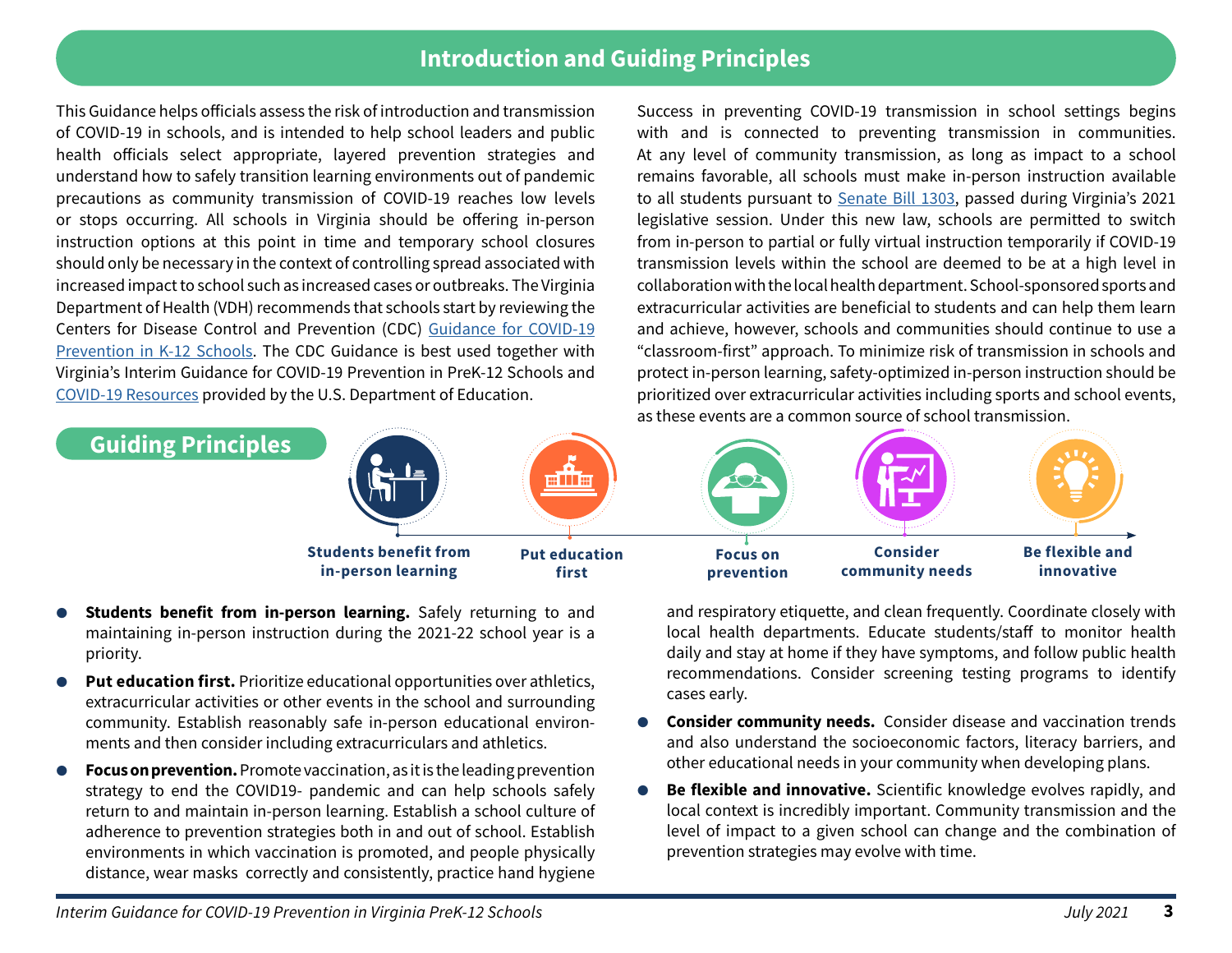# **Steps to Guide School Operational Decisions**

The following recommendations serve as a guide for Virginia schools to help select appropriate, layered prevention strategies to decrease the transmission of COVID-19 in schools. Nuanced local public health conditions and practical limitations will be important factors to help inform decisions. School officials, together with public health officials, need to consider multiple factors when making decisions about layered prevention strategies. In addition to important context about local communities, vulnerable populations, and equity concerns, the primary factors to consider are the level of community transmission, vaccination coverage, trends in school-related outbreaks or increasing cases, data from school screening testing programs, and the ages of the children served in a given school. This guidance aims to guide officials through steps to assess such information to ultimately inform local decision making on the right combination of prevention strategies.

Divisions should continue to make decisions on implementing such guidance, and assuming additional risk if deviating from it, in consultation with local health departments and school board attorneys. Although children can be infected with COVID-19, can get sick from COVID-19, and can spread the virus to others, evidence indicates that children are less susceptible than adults, and may be less infectious. Furthermore, models of consistent implementation of prevention measures in schools have shown success in limiting outbreaks and infections in schools. [CDC's Science Brief](https://www.cdc.gov/coronavirus/2019-ncov/science/science-briefs/transmission_k_12_schools.html) [on Transmission of SARS-CoV-2 in K-12 Schools and Early Care and Education](https://www.cdc.gov/coronavirus/2019-ncov/science/science-briefs/transmission_k_12_schools.html)

[Programs-Updated](https://www.cdc.gov/coronavirus/2019-ncov/science/science-briefs/transmission_k_12_schools.html) summarizes evidence on COVID-19 among children and adolescents and what is known about COVID-19 transmission in schools.

**When prevention strategies — especially vaccination, mask use and physical distancing — are consistently and correctly used, the risk of transmission in the school environment is decreased.** Particularly during times of substantial or high levels of transmission in the community, VDH continues to recommend that local school officials prioritize in-person educational opportunities over athletic and extracurricular activities or other events. Prevention strategies in schools help keep students and adults safe, but what happens outside of the classroom is equally important.

## **Steps to guide decision-making about prevention strategies and school operations:**

- [1. Evaluate the level of community disease transmission](#page-4-0)
- [2. Understand community level vaccination coverage](#page-5-0)
- [3. Consider the level of impact to a school](#page-5-0)
- [4. Understand community and school capacity and needs](#page-6-0)
- [5. Determine and implement a layered approach with multiple](#page-7-0)  prevention strategies

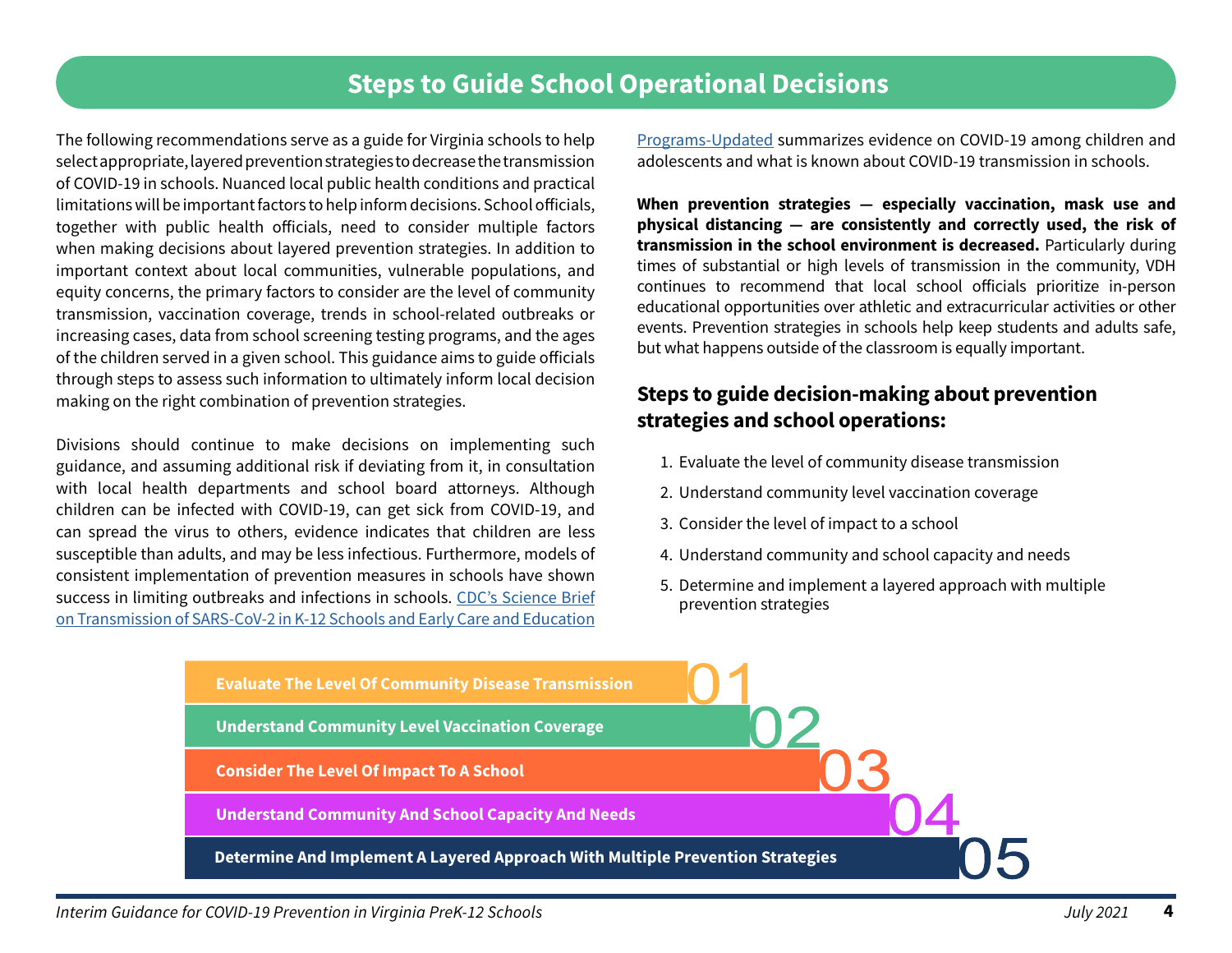## **Step 1: Evaluate the Level of Community Disease Transmission**

<span id="page-4-0"></span>

To determine the level of community transmission, CDC and VDH recommend the use of two measures: total number of new cases per 100,000 persons in the past 7 days; and the percentage of nucleic acid amplification tests (NAATs) including RT-PCR tests that are positive during the last 7 days. The School Metrics section of the VDH Pandemic Metrics Dashboard includes a "[School Metrics](https://www.vdh.virginia.gov/coronavirus/key-measures/pandemic-metrics/school-metrics/)" tab that includes the CDC Indicators and Thresholds for Community Transmission of COVID-19. If the two indicators have different levels, actions corresponding to the higher threshold should be chosen. These indicators should be reviewed weekly to continuously inform planning. The VDH dashboard provides indicator data by city or county by date. CDC recommends the use of these two measures for the community (e.g., county) as a whole, and not for the schools or school divisions themselves. Assessing the impact to a specific school is described below.

Working with the local health department can help school officials understand the level of community disease transmission, where cases are occuring in a community, and what populations or neighborhoods may be most affected or may be experiencing different levels of transmission.

Regardless of what the indicators determine, the more unvaccinated students or staff who interact, the closer the interaction is, and the longer the interactions last, the higher the risk of COVID-19 spread. While risk of introduction and transmission in a school may be lower when community transmission is lower, this risk is dependent upon the implementation of school and community prevention strategies. Adherence to prevention strategies in schools and the broader community will reduce the risk of introduction and subsequent spread of COVID-19 in schools. Notably, even when a school carefully plans and prepares, cases of COVID-19 may still occur. Having detailed plans in place for the occurrence of cases in schools can help quickly mitigate the impact and may allow the school to remain open for in-person learning, if deemed appropriate in collaboration with the local health department.

| Indicator                                                    | <b>Low Transmission</b> |           | Moderate Transmission   Substantial Transmission | <b>High Transmission</b> |
|--------------------------------------------------------------|-------------------------|-----------|--------------------------------------------------|--------------------------|
| Total new cases per 100,000<br>persons in the past 7 days    | $0 - 9$                 | 10-49     | 50-99                                            | >+100                    |
| Percentage of NAATs* that are<br>positive in the past 7 days | $< 5.0\%$               | 5.0%-7.9% | 8.0%-9.9%                                        | $>10.0\%$                |

\*NAAT: The former indicators called for use of RT-PCR (reverse transcriptase polymerase chain reaction) diagnostic tests, while the new thresholds for community transmission recommend using nucleic acid amplification tests (NAATs). (Note: This is an update in terminology. RT-PCR is a type of diagnostic test that tests for nucleic acid amplification).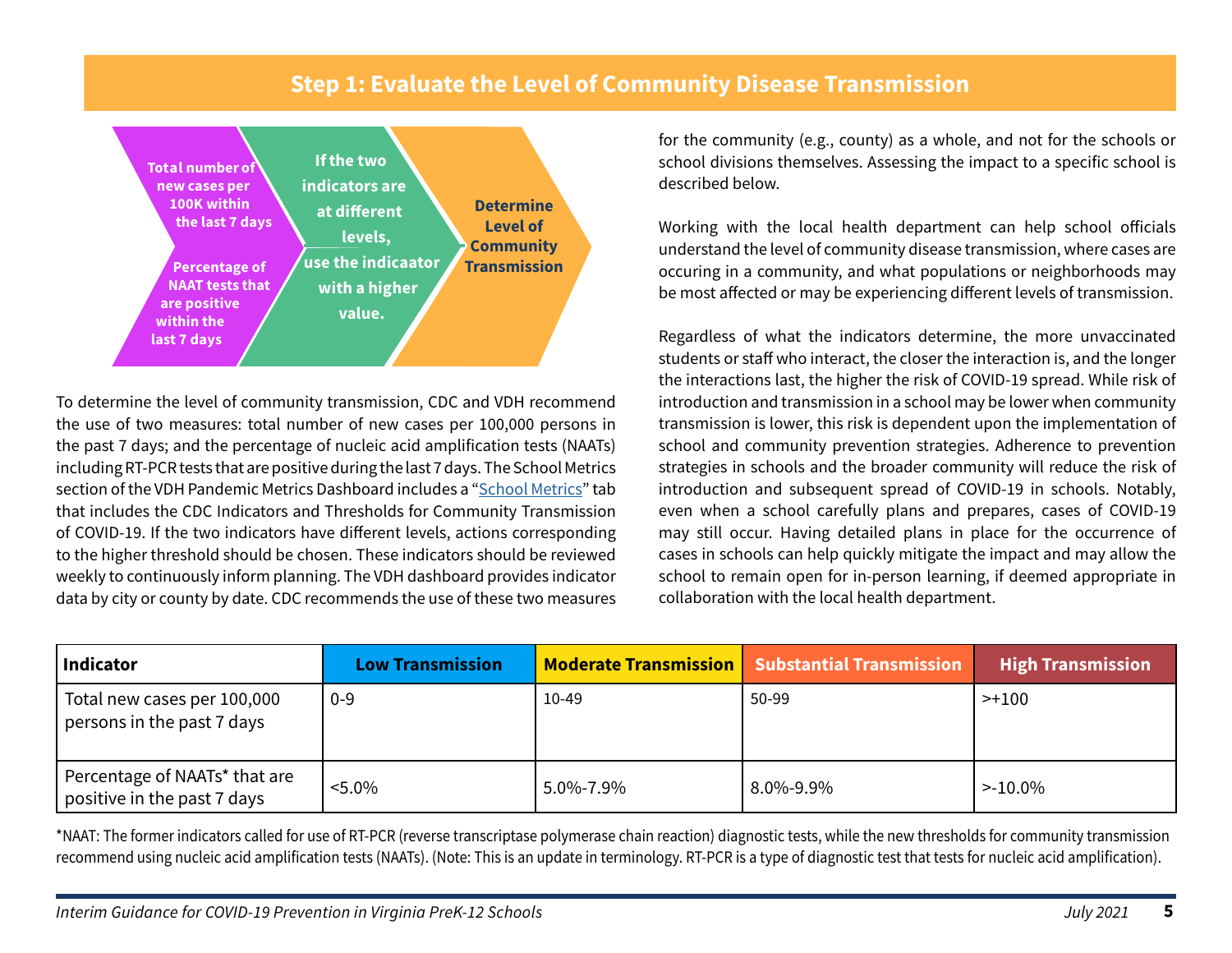# **Step 2: Understand Community Level Vaccination Coverage**

<span id="page-5-0"></span>To understand community or locality level vaccination coverage, review locality level vaccination coverage data on the [VDH Vaccine Data Dashboards.](https://www.vdh.virginia.gov/coronavirus/covid-19-vaccine-summary/) Age-group vaccination coverage at the locality level can be viewed on the "Demographics" tab of the Vaccine Data Dashboards.

Since some prevention strategies may vary based on COVID-19 vaccination status, school officials may want to also understand the vaccination coverage at the school level but should only do so in consultation with local school board attorneys.

## **Step 3: Consider the Level of Impact to a School**

| Criteria to consider          | Level of School Impact*                                                   |                                                                                                                     |                                                                                                                                                                                       |  |  |
|-------------------------------|---------------------------------------------------------------------------|---------------------------------------------------------------------------------------------------------------------|---------------------------------------------------------------------------------------------------------------------------------------------------------------------------------------|--|--|
|                               | Low                                                                       | <b>Medium</b>                                                                                                       | <b>High</b>                                                                                                                                                                           |  |  |
| Transmission<br>within school | Zero or sporadic cases with<br>no evidence of transmis-<br>sion in school | Two outbreaks within a short<br>time period or sporadic<br>outbreaks in school. Size of<br>outbreaks remains small. | Several outbreaks in school within short time<br>period; size of outbreaks is large or scope of<br>outbreaks is significant (e.g multiple classrooms<br>or grade levels are impacted. |  |  |
| Student absenteeism           | At baseline/Low                                                           | Slightly above baseline                                                                                             | High                                                                                                                                                                                  |  |  |
| Staff Capacity**              | Normal                                                                    | <b>Strained</b>                                                                                                     | Critical                                                                                                                                                                              |  |  |

\*Level of impact to school can only be assessed for those schools that have opened to in-person instruction. Schools should collaborate with local health departments on contact investigations. Depending on the level of COVID-19 transmission in the school and outbreak status, public health may recommend adjustment to prevention strategies. If a school is conducting a COVID-19 testing program, screening testing data can also be helpful.

\*\*This subjective assessment should factor in a school's ability to maintain adequate staff for facility operations, transportation, teaching, and administrative functions. It should include input from teachers/staff regarding their availability to provide in-person instruction.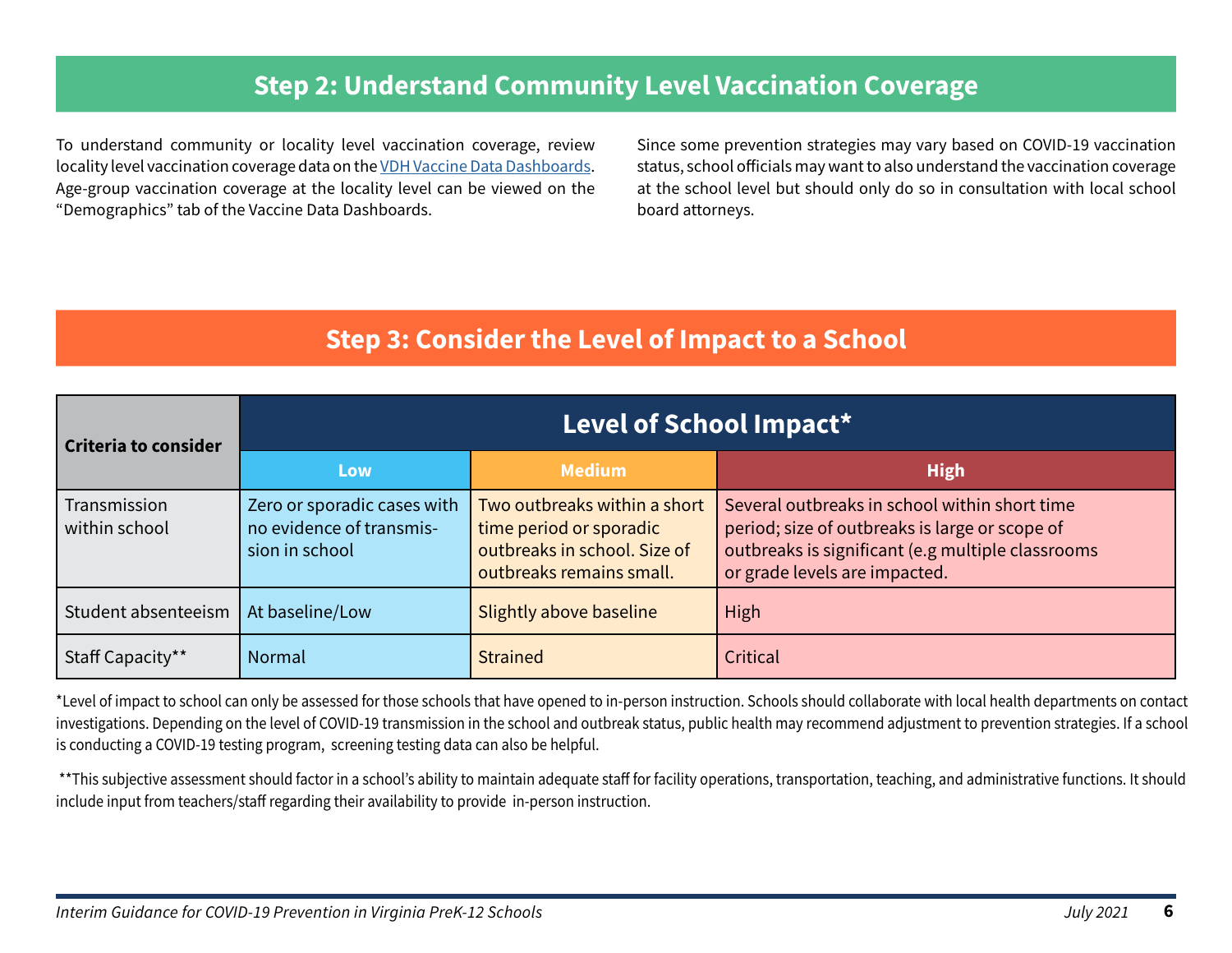## **Step 3: Consider the Level of Impact to a School (continued)**

<span id="page-6-0"></span>To help guide decisions, information about cases and outbreaks in schools should be combined with information about the levels of community transmission (STEP ONE) and information about vaccination coverage (STEP TWO). That is, schools should also evaluate the level of impact that COVID-19 transmission is having within a school. Schools should continually monitor the effectiveness of their prevention strategies and if the level of impact to a school is worsening, schools should intensify prevention strategies and consult with their local health department for advice. For example, if the level of impact to a school is worsening to medium or high, regardless of the level of community transmission, a school may need to institute universal masking (if not already implemented), remind adults to adhere to strict 6 ft distancing from others, and temporarily restrict sports and extracurricular activities where distancing is not possible. If medium or high levels of transmission within a school continue, school officials may need to consider alternative forms of providing instruction temporarily, but decisions to move to virtual instruction should be reserved for circumstances where other disease prevention measures have not resulted in more favorable trends within a school.

To inform these decisions, school officials should consider:

- the number of outbreaks experienced and their proximity in time to each other;
- the size of any outbreak(s) (number of cases and close contacts identified);
- the level of spread within the school (e.g., whether cases are confined to a particular classroom or grade level);
- the level of student and/or staff absenteeism due to illness or necessary isolation/quarantine and the staff capacity

## **Step 4: Understand the Capacity and Needs of your Community and School**

Students benefit from in-person learning, and safely returning to and maintaining in-person instruction in the 2021-22 school year is a priority. This guidance aims to balance the goal of disease prevention and the goal of providing in-person educational instruction. The absence of in-person educational options may disadvantage all children, but has particular impact on certain types of learners. Additionally, COVID-19-related health disparities are evident even among children, so this needs to be considered as well. For these reasons, health equity considerations related to in-person instruction should be an integral part of planning. State law requires in-person options be made available to all students in Virginia during the 2021-2022 school year, however school officials should be cognizant of equity considerations throughout the year.

Schools should prioritize providing safety-optimized in-person learning environments. Schools will need to assess the feasibility of certain prevention strategies to help decide what combination of strategies is best. For example, if a school can not fully reopen while maintaining distances

of 3 feet between students in classrooms, it would be especially important to focus on and layer other prevention strategies such as indoor masking, screening testing, adequate or increased ventilation, ensuring appropriate hand hygiene opportunities, staying home when sick, and regular cleaning and disinfecting.

School officials will also need to continue to understand special populations within their school community such as English learners, students who need special education or mental health services, or students who may not have reliable internet access at home if a school needs to temporarily convert to virtual learning or if individual students need to temporarily convert to virtual learning during necessary quarantine periods. Similarly, staff and families may have hesitancy in returning to the classroom. Offering staff, students, and families the opportunity to ask questions and share concerns can provide meaningful input to help shape school decisions on the right combination of prevention strategies.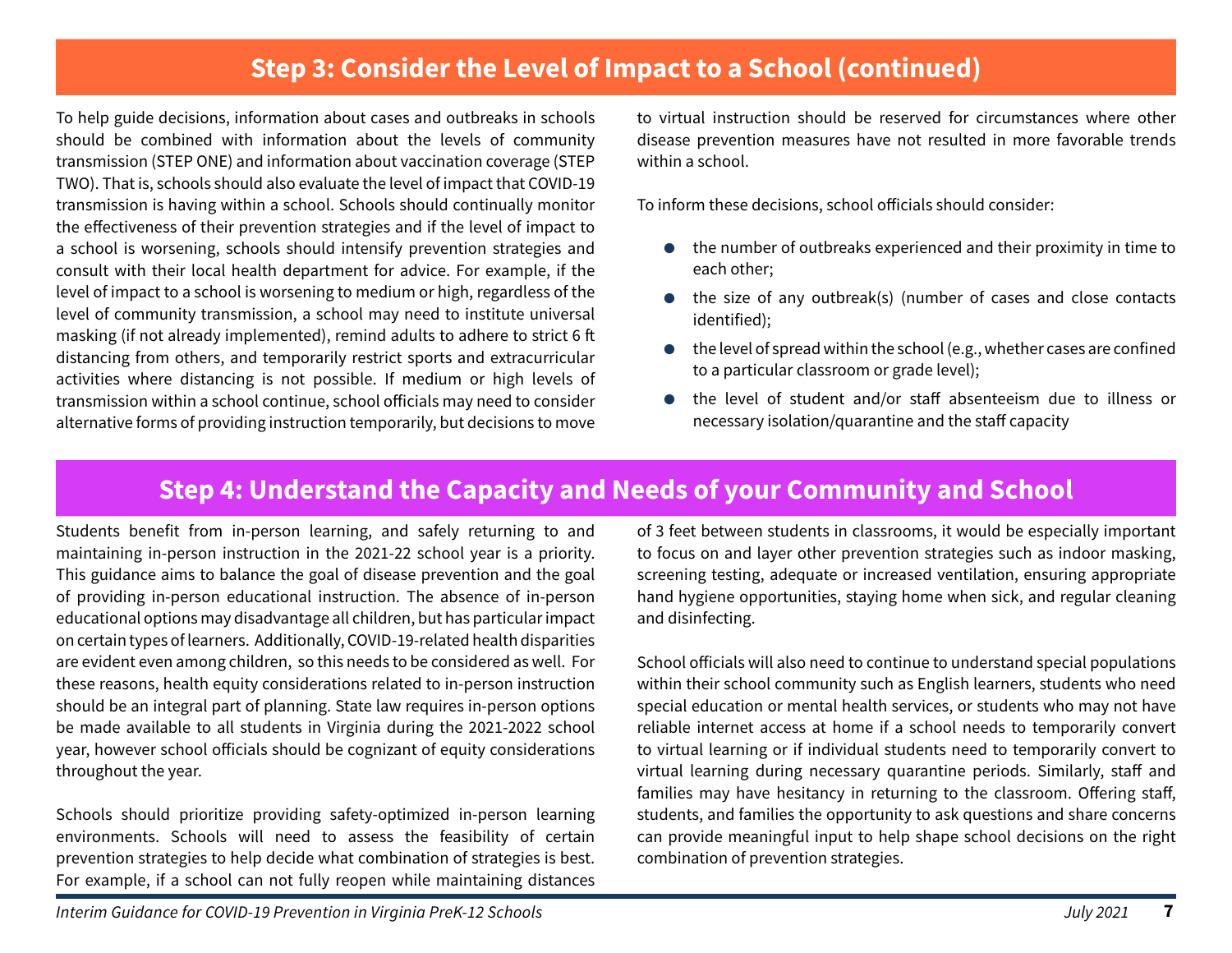<span id="page-7-0"></span>VDH recommends that all schools/school divisions work with their local public health departments to assist in determining the layered prevention strategies needed. The selection of strategies should be informed by the levels of community transmission, local vaccine coverage, and the level of impact to a school, including the use of screening testing data to detect cases in schools if available.

#### **9 key prevention strategies:**

- **1.** Promoting vaccination
- **2.** Consistent and correct use of masks
- **3.** [Physical distancing](#page-9-0)
- **4.** [Screening testing](#page-10-0)
- **5.** [Ventilation](#page-11-0)
- **6.** [Handwashing and respiratory etiquette](#page-11-0)
- **7.** [Cleaning and maintaining healthy facilities](#page-11-0)
- **8.** [Staying home when sick and getting tested](#page-11-0)
- **9.** [Contact tracing in combination with isolation and quarantine.](#page-11-0)

Prevention is most effective when all the strategies are layered together, and is especially important in areas of moderate to high community transmission levels. However, the need for layering specific strategies may vary. If school officials decide there is a need to remove certain prevention strategies, only one prevention strategy should be removed at a time, in consultation with local health departments. When removing a strategy, data should be monitored closely (with adequate testing through the school or community) for any increases in COVID-19 cases or outbreaks.

VDH recommends that all school officials consider implementing these key prevention strategies, after considering local and school level data and information. Vaccination, masks, and physical distancing should be prioritized.

**1. Promote Vaccination.** Vaccination is the leading public health prevention strategy to end the COVID-19 pandemic. Vaccinating teachers, school staff, and students when eligible for vaccination is a critical layer of prevention and protection for all. Achieving high levels of vaccination among eligible students, teachers and staff is one of the most critical strategies to help schools safely operate.

- Promote vaccinations among teachers, staff, families, and eligible students by providing information about COVID-19 vaccination in Virginia
- Consider partnering with your local health department to serve as a COVID-19 vaccination site or to hold vaccine clinics in schools
- Encourage vaccine trust and confidence, and establish policies and practices that make getting vaccinated as easy and convenient as possible.
- Those interested in getting vaccinated can check with their healthcare provider or find a location to get their free COVID-19 vaccine at [vaccinate.virginia.gov/](https://vaccinate.virginia.gov/)
- Review the [CDC Guidance for COVID-19 Prevention in K12 Schools](https://www.cdc.gov/coronavirus/2019-ncov/community/schools-childcare/k-12-guidance.html) for more ideas on how to promote vaccination.

**[2. Consistent and correct use of masks](#page-8-0)**. This is especially important indoors and in crowded settings, when distancing cannot be maintained. In addition to recommended masking in the classroom and other indoor school settings, VDH strongly advises athletes who are not fully vaccinated to wear masks at all times such as during group training, competition, in locker rooms, and on the sidelines. This is particularly important for activities indoors and for high contact activities.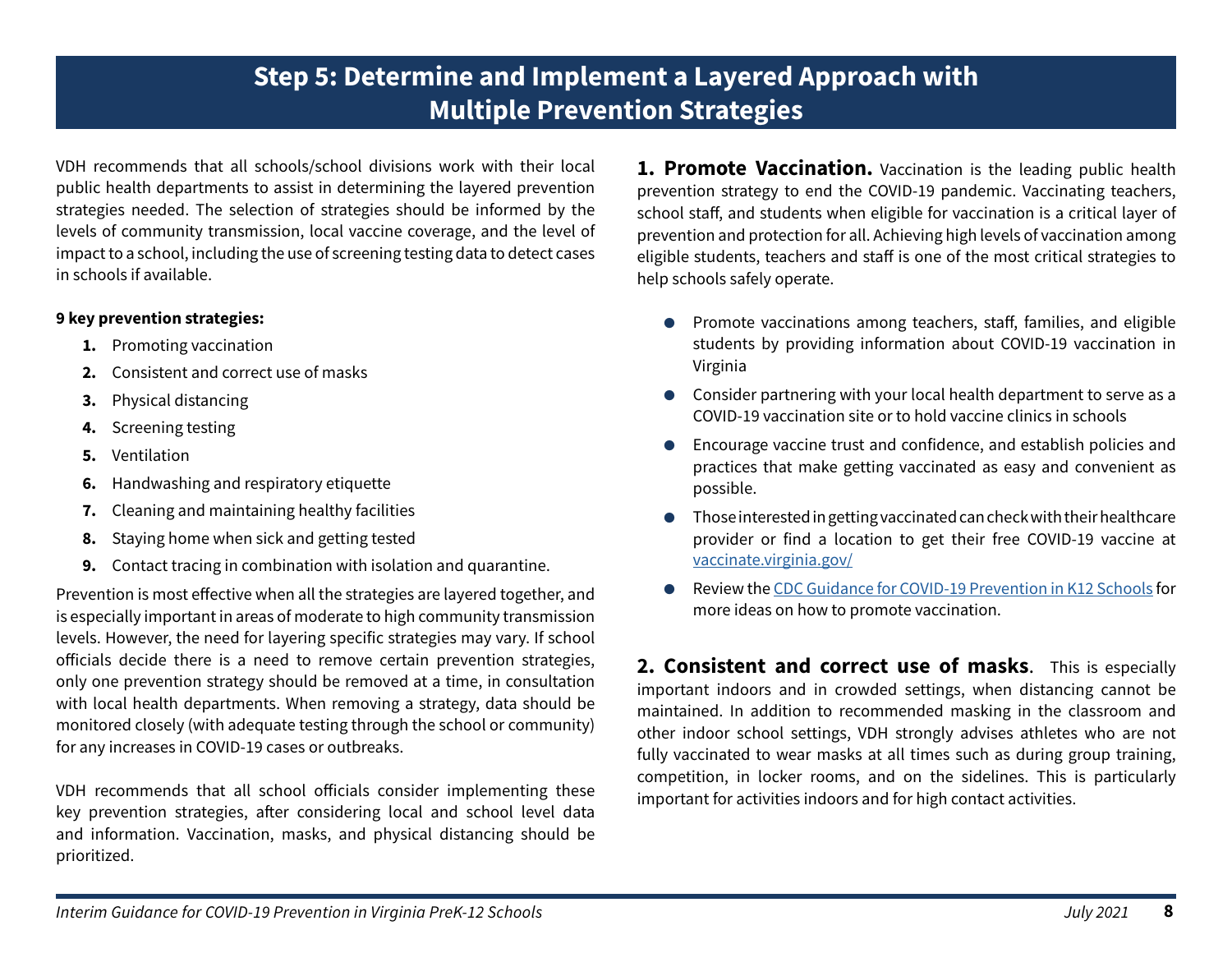#### <span id="page-8-0"></span>**Masks in elementary schools**

VDH and the Virginia Department of Education (VDOE) strongly recommend that elementary schools (including PreK classrooms) implement a requirement that students, teachers, and staff wear masks indoors, regardless of vaccination status, until vaccination is available for children under 12 years old and there has been sufficient time to allow for children younger than 12 years old to be fully vaccinated.

### **Masks in middle/high schools**

VDH and VDOE strongly recommend that middle and high schools implement, at a minimum, a requirement that students, teachers and staff who are not fully vaccinated wear masks indoors.

Based on the needs of the community, school officials may opt to make mask use universally required (i.e., required regardless of vaccination status) at any grade level in the school. Reasons for this can include:

- Having a student population that is not yet eligible for vaccination.
- Increasing or substantial or high COVID-19 transmission within the school or surrounding community.
- Increasing community transmission of a variant that is spread more easily among children and adolescents or is resulting in more severe illness from COVID-19 among children and adolescents.
- Lacking a system to monitor the vaccine status of students and/or teachers and staff.
- Difficulty monitoring or enforcing mask policies that are not universal.
- Awareness of low vaccination uptake within the student, family, or teacher/staff population or within the community.

● Responding to community input that many teachers, staff, parents, or students would not participate in in-person learning if mask use was not universal.

In addition, please visit the Contact Tracing and Case Investigation section for more information on how indoor mask wearing may pertain to the definition of close contacts for purposes of case investigations in a school classroom setting.

During times of substantial or high levels of community transmission or increasing trends in outbreaks, particularly if vaccination coverage is low, schools/school divisions should strongly encourage or consider temporarily requiring universal indoor masking until data indicates transmission has declined.

School officials must adhere to the requirements listed in the Department of Labor and Industry's (DOLI[\) Final Permanent Standard](https://www.doli.virginia.gov/wp-content/uploads/2021/01/Final-Standard-for-Infectious-Disease-Prevention-of-the-Virus-That-Causes-COVID-19-16-VAC25-220-1.27.2021.pdf) (FPS) pertaining to employees, or any subsequent applicable standard. The standard applies to every employer, employee, and place of employment in the Commonwealth within the jurisdiction of the VOSH program, including state and local government employers and employees. Additional information about the application of the applicable standards can be found on the [FAQ page](https://www.doli.virginia.gov/final-covid-19-standard-frequently-asked-questions/).

Divisions must also adhere to any other federal laws or regulations related to masks, including but not limited to the [CDC Order](https://www.cdc.gov/coronavirus/2019-ncov/travelers/face-masks-public-transportation.html) related to the wearing of masks on public transportation, which applies to school buses.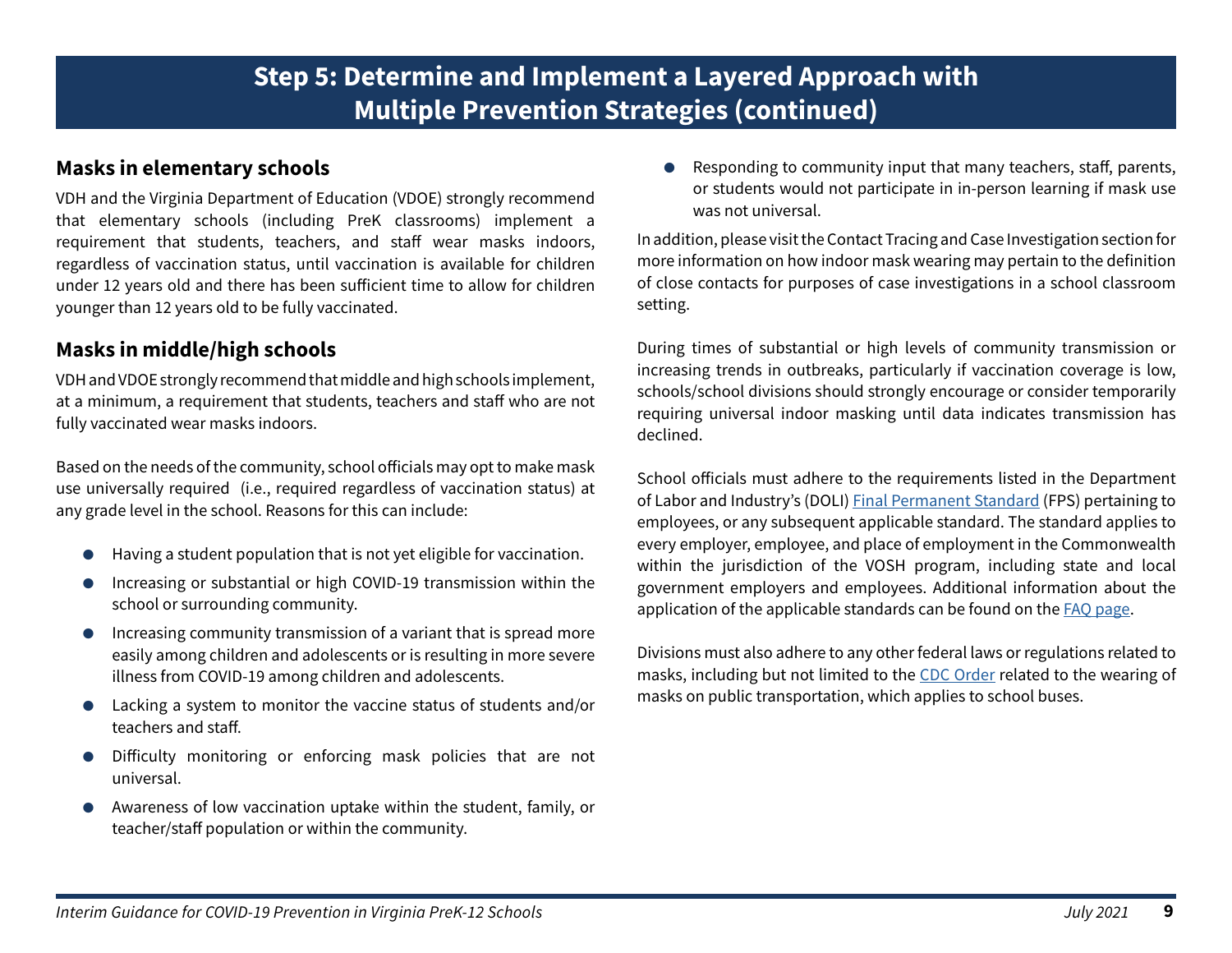#### *Interim Guidance for COVID-19 Prevention in Virginia PreK-12 Schools July 2021* **10**

# **Step 5: Determine and Implement a Layered Approach with Multiple Prevention Strategies (continued)**

## <span id="page-9-0"></span>**3. Physical distancing**

Physical distancing should be maximized to the greatest extent possible but schools should not reduce in-person learning to keep a minimum distance requirement.

#### **Between students in classrooms:**

- **In elementary schools,** students should be at least 3 feet apart combined with indoor mask wearing by all students and teachers/ staff, regardless of vaccination status. If maintaining 3 feet distance is not possible in classrooms, such as when a school is at full capacity, it is especially important to layer other strategies such as masks, screening testing, ventilation, cleaning, staying home when sick etc.
- In middle and high schools, students should be at least 3 feet apart combined with indoor mask wearing by those persons who are not fully vaccinated in areas of low, moderate, or substantial community transmission. During high transmission, consider a minimum of 6 feet distance standard for middle and high school students when cohorting is not possible.

#### **VDH also recommends enhanced physical distancing in certain settings:**

- Maintain at least 6 feet between adults who are not fully vaccinated, and between adults and students, at all times in the school building to the maximum extent possible.
- Maximize physical distance as much as possible:
	- When masks cannot be worn, such as when eating. For communal dining, maximize distance as much as possible when moving through food service lines; use additional space outside the cafeteria if possible to help facilitate distancing. Fully vaccinated students, teachers, and staff do not need to distance while eating.
- During activities when increased exhalation occurs (e.g., singing, shouting, playing certain instruments, or playing sports). Distancing is not a replacement for mask wearing for those who are not fully vaccinated.
- In common areas such as lobbies and auditoriums.

As part of physical distancing, divisions can consider cohorting as a potential prevention strategy. Cohorting means keeping people together in a small group and having each group stay together throughout an entire day. Cohorting can be used to limit the number of students, teachers and staff that come in contact with each other particularly when physical distancing is challenging, such as with young children. Cohorting can limit the spread of COVID-19 but should not replace other prevention strategies within each group. Cohorting people separately by vaccination status is not recommended and schools need to ensure that any cohorting is done equitably as per US Department of Education Guidance.

During times of substantial or high transmission, or when the level of impact to school is high, schools may want to consider additional measures to optimize distancing such as:

- Close or stagger the use of communal spaces.
- Limit assemblies and other school gatherings.
- Limit non-essential interactions among teachers and staff during meetings, lunches, or other situations that can lead to adult-to-adult transmission.
- Prioritize educational settings over extracurriculars. This may mean temporarily placing limits on athletics and other extracurricular activities until transmission levels have declined.
- Transportation: Create distance on school buses when possible. Masks are required on public school buses pursuant to a [CDC order.](https://www.cdc.gov/coronavirus/2019-ncov/travelers/face-masks-public-transportation.html) Open windows to improve ventilation when it is not a safety hazard.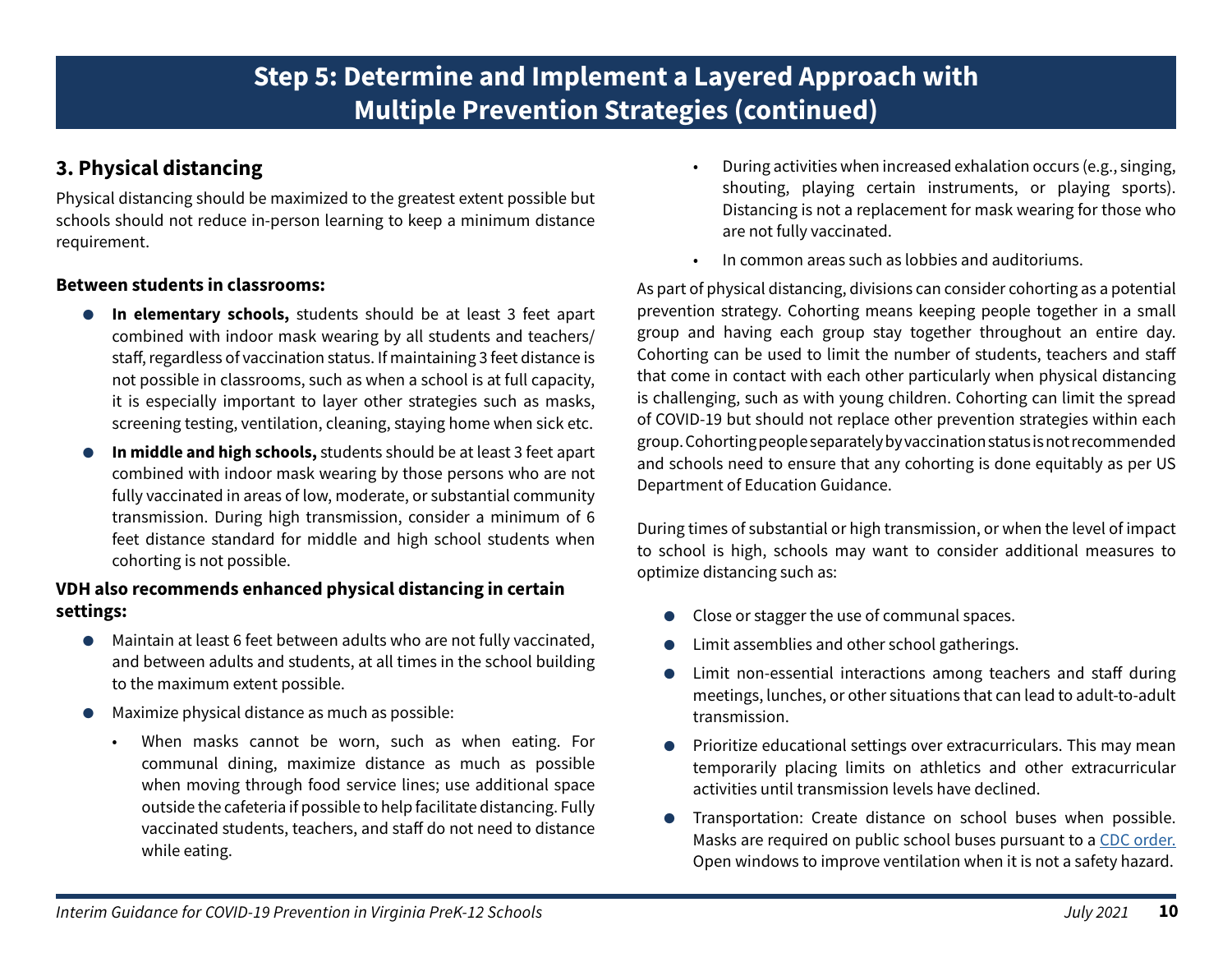## <span id="page-10-0"></span>**4. Screening Testing**

Screening testing can help promptly identify and isolate cases, quarantine those who may have been exposed to COVID-19 and are not fully vaccinated, and identify clusters. This can help reduce the risk to students, teachers and staff, and controlling outbreaks before they expand can help limit any disruption to in-person education.

Screening testing can also be used to help evaluate and adjust prevention strategies and provide added protection for schools that are not able to provide optimal physical distance between students. Screening testing should be offered to students who have not been fully vaccinated when community transmission is at moderate, substantial, or high levels (Table 1); at any level of community transmission, screening testing should be offered to all teachers and staff who have not been fully vaccinated.

If screening testing is not feasible, schools can adopt a referral-based diagnostic testing approach. VDH has a [testing site locator](https://www.vdh.virginia.gov/coronavirus/covid-19-testing-sites/) which may be helpful for schools to use for testing referrals.

|                                           | Low<br>Transmission <sup>1</sup>                                                                       | <b>Moderate</b><br><b>Transmission</b>                                                                                                    | <b>Substantial</b><br><b>Transmission</b>                                                                                                                                   | <b>High</b><br><b>Transmission</b>                                                                                                                                   |  |
|-------------------------------------------|--------------------------------------------------------------------------------------------------------|-------------------------------------------------------------------------------------------------------------------------------------------|-----------------------------------------------------------------------------------------------------------------------------------------------------------------------------|----------------------------------------------------------------------------------------------------------------------------------------------------------------------|--|
|                                           | <b>Blue</b>                                                                                            | <b>Yellow</b>                                                                                                                             | <b>Orange</b>                                                                                                                                                               | <b>Red</b>                                                                                                                                                           |  |
| <b>Students</b>                           | Do not need to screen<br>students.                                                                     | Offer screening testing for students who are not fully vaccinated<br>at least once per week.                                              |                                                                                                                                                                             |                                                                                                                                                                      |  |
| <b>Teachers and staff</b>                 | <b>Offer screening testing for students</b> who are not fully vaccinated at least once per week.       |                                                                                                                                           |                                                                                                                                                                             |                                                                                                                                                                      |  |
| <b>High risk sports and</b><br>activities | participants who are not fully vaccinated.                                                             | Recommend screening testing for high-risk sports <sup>2</sup> and<br>extracurricular activites <sup>3</sup> at least once per week for    | <b>Recommend screening testing for</b><br>high-risk sports and extracurricular<br>activites <sup>3</sup> twice per week for partici-<br>pants who are not fully vaccinated. | <b>Cancel or hold high risk sports</b><br>extracurricular activities<br>virtually to protect in-person<br>learning, unless all participants<br>are fully vaccinated. |  |
| Low-and<br>intermediate-risk<br>sports    | Do not need to screen stu-<br>dents participating in low-and<br>intermediate risk sports. <sup>2</sup> | Recommend screening testing for low-and intermediate-risk sports<br>at least once per week for participants who are not fully vaccinated. |                                                                                                                                                                             |                                                                                                                                                                      |  |

<sup>1</sup>. Levels of community transmission defined as total new cases per 100,000 persons in the past 7 days (low, 0-9; moderate 10-49; substantial, 50-99, high, ≥100) and percentage of positive tests in the past 7 days (low, <5%; moderate, 5-7.9%; substantial, 8-9.9%; high, ≥10%.)

<sup>2</sup>The NCAA has developed a risk stratification for sports. See [https://ncaaorg.s3.amazonaws.com/ssi/COVID/SSI\\_ResocializationDevelopingStandardsSecondEdition.pdf](https://ncaaorg.s3.amazonaws.com/ssi/COVID/SSI_ResocializationDevelopingStandardsSecondEdition.pdf
)

Examples of low-risk sports are diving and golf; intermediate-risk sport examples are baseball and cross country; high-risk sport examples are football and wrestling.

 $^3$ . High-risk extracurricular activities are those in which increased exhalation occurs, such as activities that involve singing, shouting, band, or exercise, especially when conducted indoors.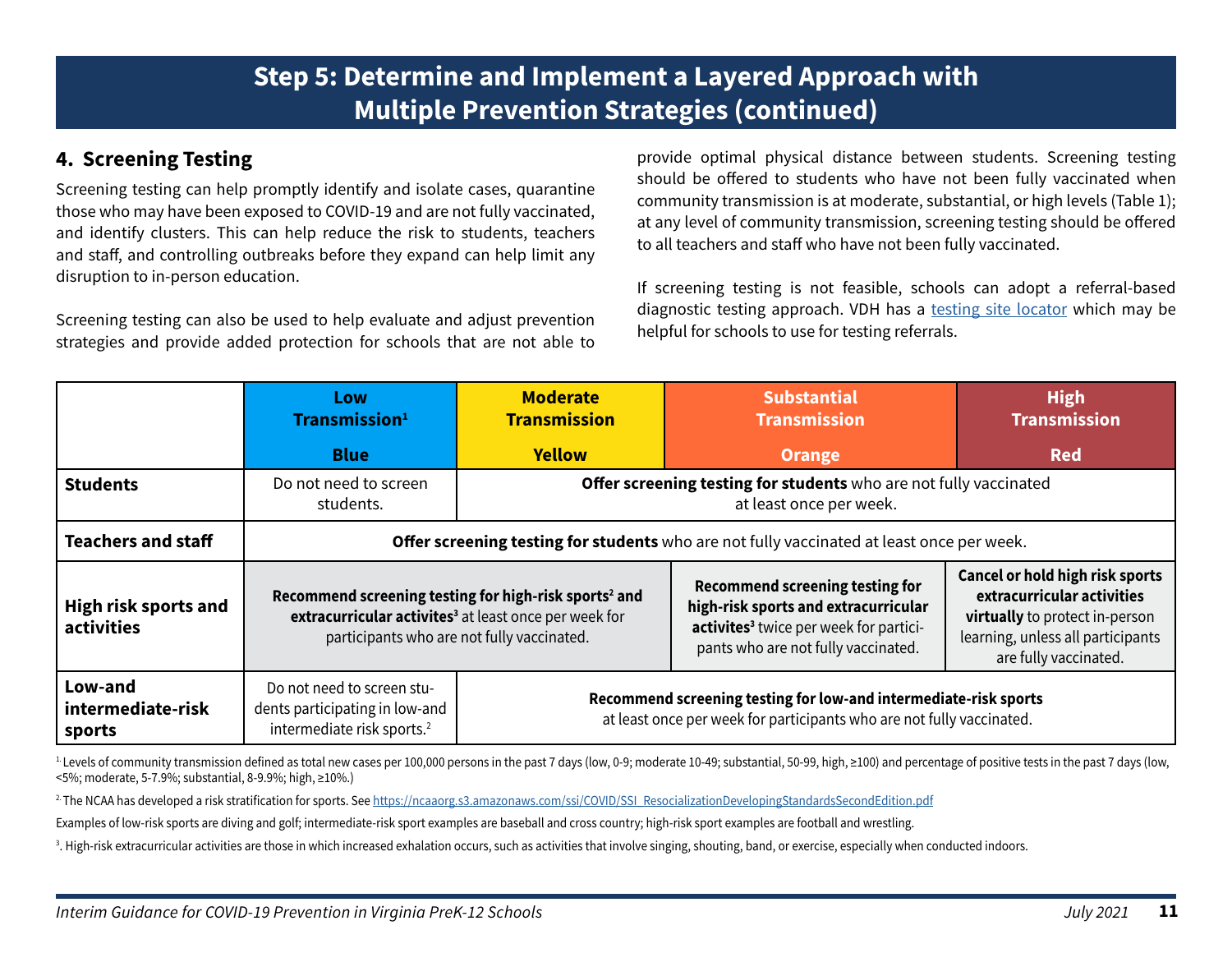## <span id="page-11-0"></span>**5. Ventilation**

Ventilation systems clean and disperse air, decreasing the likelihood that students will inhale particles suspended in the air that are contaminated with the virus that causes COVID-19.

- In consultation with an HVAC expert, ensure the school building's HVAC system is operating properly. The damper should be adjusted to increase the amount of exterior air that is brought in, and filters should be improved to better remove respiratory particles from the air. Exhaust fans should be run to further improve air exchange. Consider additional ways to improve ventilation, such as opening doors and windows, using window fans to direct air out of windows, or using portable room air cleaners using a HEPA filter. If doors and windows are opened, eliminate any safety hazards (e.g., do not open windows if a child could fall out).
- Refer to CDC's information on [Ventilation in Schools and Child Care](https://www.cdc.gov/coronavirus/2019-ncov/community/schools-childcare/ventilation.html) [Programs.](https://www.cdc.gov/coronavirus/2019-ncov/community/schools-childcare/ventilation.html)

#### **6. Implement Hand Hygiene and Respiratory Etiquette**

- Teach [correct handwashing](https://www.cdc.gov/handwashing/when-how-handwashing.html) to students and staff (wash with soap and water for at least twenty seconds).
- Ensure frequent access to handwashing facilities, or hand sanitizer that contains at least 60% alcohol.

## **7. Clean and maintain healthy facilities**

- Perform regular cleaning of frequently-touched surfaces.
- SARS-CoV-2, the virus that causes COVID-19, can be reduced and killed from surfaces, objects, and hands if the right products are used correctly.
- The Environmental Protection Agency (EPA) has compiled a [list of](https://cfpub.epa.gov/wizards/disinfectants/) [disinfectant products](https://cfpub.epa.gov/wizards/disinfectants/) that can be used against the virus that causes COVID-19, including ready-to-use sprays, concentrates, and wipes.

● If there has been a sick person or someone who tested positive for COVID-19 in the school within the last 24 hours, you should clean AND disinfect the space.

## **8. Staying home when sick and getting tested**

- Instruct any students, teachers, and staff who have symptoms of infectious illness, such as influenza (flu) or COVID-19 to stay home from school and see a healthcare provider for testing and care.
- Allow flexible, non-punitive, and supportive paid sick leave policies that encourage sick workers to stay home.
- Provide excused absences for students who are sick.
- If a student becomes sick at school see [What to do if a Student](https://www.cdc.gov/coronavirus/2019-ncov/community/schools-childcare/student-becomes-sick-diagnosis-flowchart.html) [Becomes Sick or Reports a New COVID-19 Diagnosis at School](https://www.cdc.gov/coronavirus/2019-ncov/community/schools-childcare/student-becomes-sick-diagnosis-flowchart.html). If a school does not perform routine screening testing, rapid testing on site could facilitate COVID-19 diagnosis and inform the need for quarantine of close contacts and isolation.
- If a school does not have a universal mask policy, schools should require masking by students, teachers, and staff if they experience any upper respiratory infection symptoms at school while waiting to be picked up or leave the school.
- At all levels of community transmission, schools should continue to offer referrals to diagnostic testing to any student, teacher, or staff member who exhibits symptoms of COVID-19 at school or who meets [VDH's close contact definition for exposure to COVID-19.](https://www.vdh.virginia.gov/coronavirus/local-exposure/#close-contact)

**9. Contact tracing in combination with isolation and quarantine** Schools play an important role in assisting public health officials in identifying teachers, staff, or students who have COVID-19 symptoms or who had recent close contact with someone with COVID-19 (including planning and implementation of prevention strategies; risk communications; disease prevention; contact tracing; determining when classrooms can be reoccupied after exposure; isolation and quarantine; etc).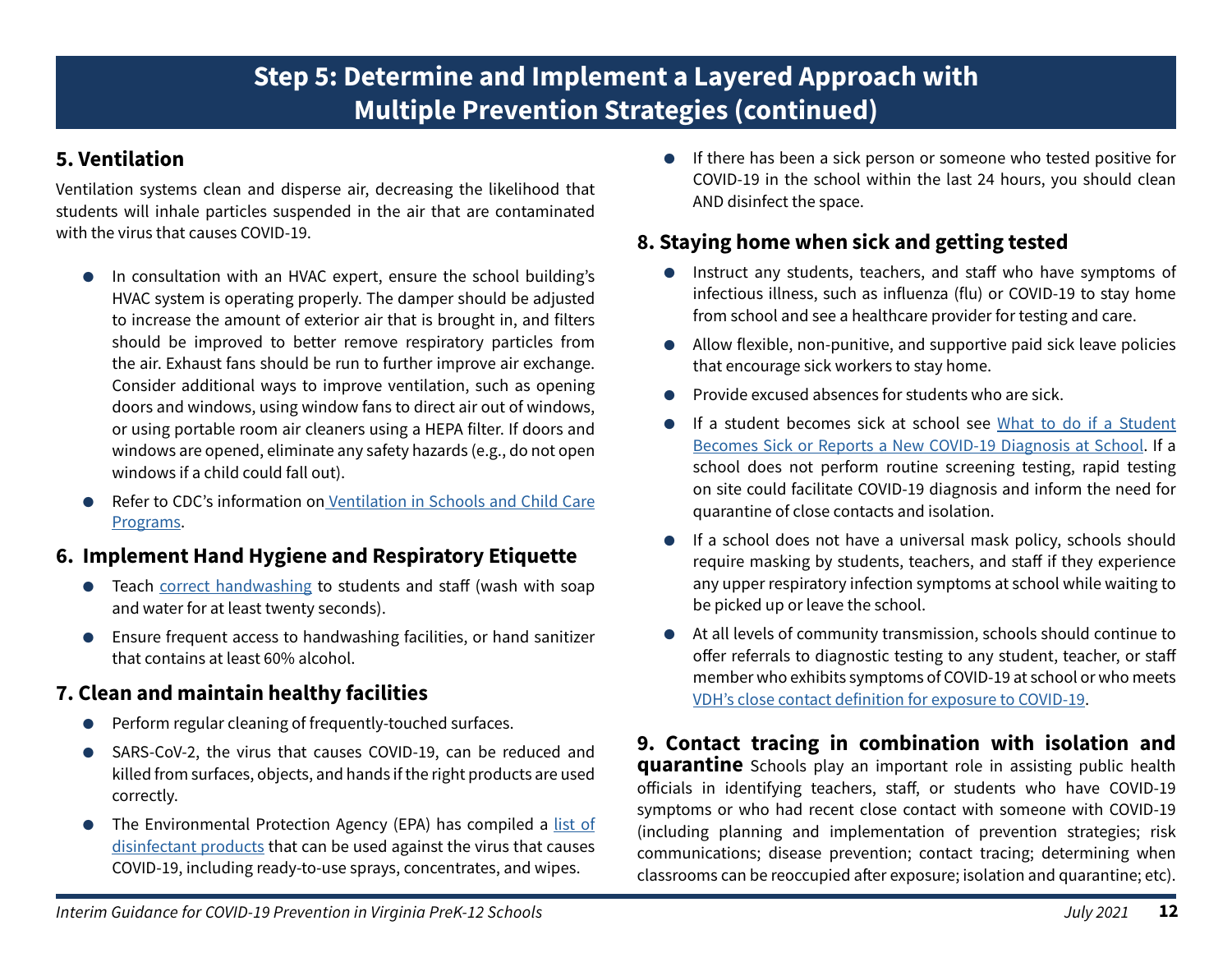## **9. Contact tracing...(Continued)**

The [definition of close contact](https://www.vdh.virginia.gov/coronavirus/local-exposure/#close-contact) includes an exception for K-12 settings for the purposes of case investigation and contact tracing. In general, VDH uses proximity of within 6 feet for a total of 15 minutes or more within 24 hours to determine the need for quarantining persons who have had close contact exposure to someone with suspected or confirmed COVID-19. In indoor K-12 settings, a student who is within 3 to 6 feet of an infected student is not considered a close contact as long as both students are wearing masks and the school has other [prevention strategies](https://www.cdc.gov/coronavirus/2019-ncov/community/schools-childcare/k-12-guidance.html#anchor_1625661984621) in place. This exception does not apply to teachers, staff, or other adults in indoor K-12 settings. Having direct exposure to respiratory secretions of someone with COVID-19 (e.g., being coughed or sneezed on) is also considered close contact in any setting.

Consider the following to assess and continually improve a school's level of preparedness:

- Establish and maintain a working relationship with your local health department
- Familiarize yourself with VDH's [guide to contact tracing](https://www.vdh.virginia.gov/coronavirus/prevention-tips/contact-tracing/) and the [exception to the close contact definition](https://www.vdh.virginia.gov/coronavirus/local-exposure/#close-contact) for K-12 students
- Review the VDH [When it is Safe to be Around Others: Ending Isolation](https://www.vdh.virginia.gov/content/uploads/sites/182/2020/04/Home-IsolationQuarantine-Release-Graphic_FINAL.pdf) [in Non Healthcare Settings Infographic](https://www.vdh.virginia.gov/content/uploads/sites/182/2020/04/Home-IsolationQuarantine-Release-Graphic_FINAL.pdf)

Schools should also consider these additional actions:

- Ask parents or caregivers to monitor children's health daily. Students and staff should stay home when sick and follow all recommendations from public health officials.
- Provide remote learning exceptions and teleworking options for students and staff who are at [high risk of severe illness \(](https://www.cdc.gov/coronavirus/2019-ncov/need-extra-precautions/index.html?CDC_AA_refVal=https%3A%2F%2Fwww.cdc.gov%2Fcoronavirus%2F2019-ncov%2Fneed-extra-precautions%2Fpeople-at-increased-risk.html)as defined by the CDC).
- Implement the relevant sections of the [Department of Labor and](https://www.doli.virginia.gov/wp-content/uploads/2021/01/Final-Standard-for-Infectious-Disease-Prevention-of-the-Virus-That-Causes-COVID-19-16-VAC25-220-1.27.2021.pdf) [Industry \(DOLI\) Final Standard for Infectious Disease Prevention:](https://www.doli.virginia.gov/wp-content/uploads/2021/01/Final-Standard-for-Infectious-Disease-Prevention-of-the-Virus-That-Causes-COVID-19-16-VAC25-220-1.27.2021.pdf) [SARS-CoV-2 Virus That Causes COVID-19, 16VAC25-220](https://www.doli.virginia.gov/wp-content/uploads/2021/01/Final-Standard-for-Infectious-Disease-Prevention-of-the-Virus-That-Causes-COVID-19-16-VAC25-220-1.27.2021.pdf) and Standard

[FAQ,](https://www.doli.virginia.gov/final-covid-19-standard-frequently-asked-questions/) or any subsequent applicable Standards, which provide guidance for employers regarding COVID-19. More information can be found in the [Coronavirus \(COVID-19\) FAQs webpage](https://www.vdh.virginia.gov/covid-19-faq/). This includes COVID-19 reporting requirements to the VDH/DOLI [using the online](https://redcap.vdh.virginia.gov/redcap/surveys/?s=LRHNP89XPK) [portal](https://redcap.vdh.virginia.gov/redcap/surveys/?s=LRHNP89XPK).

- Use the VDH Guideline: When Should a Child Stay Home from [School and/or Child Care,](https://www.vdh.virginia.gov/content/uploads/sites/182/2020/10/Child-School_COVID-19_Booklet.pdf) the [VDH Algorithm for Evaluating a Child](https://www.vdh.virginia.gov/content/uploads/sites/182/2020/08/Evaluating-Symptoms-in-a-Child.pdf) [with COVID-19 Symptoms or Exposures,](https://www.vdh.virginia.gov/content/uploads/sites/182/2020/08/Evaluating-Symptoms-in-a-Child.pdf) and the [VDH Algorithm](https://www.vdh.virginia.gov/content/uploads/sites/182/2020/09/Noncritical-Infrastructure-Worker-Algorithm.pdf)  [for Evaluating Non-Critical Infrastructure Workers with COVID-19](https://www.vdh.virginia.gov/content/uploads/sites/182/2020/09/Noncritical-Infrastructure-Worker-Algorithm.pdf)  [Symptoms or Exposures a](https://www.vdh.virginia.gov/content/uploads/sites/182/2020/09/Noncritical-Infrastructure-Worker-Algorithm.pdf)s resources.
- Develop communication plans in concert with and be prepared to work with local health departments on contact tracing. Review your risk communication plans with your local health department. Be prepared to explain to families and staff what prevention measures are in place and what the plan is if there is a case or outbreak in the school. The VDH has issued specific [guidance for schools on](https://www.vdh.virginia.gov/content/uploads/sites/182/2020/08/Contact-Tracing-for-COVID-19-in-K-12_080520_Final.pdf) [contact tracing](https://www.vdh.virginia.gov/content/uploads/sites/182/2020/08/Contact-Tracing-for-COVID-19-in-K-12_080520_Final.pdf). Additionally, there is a [Contract Tracing in Schools](https://www.vdh.virginia.gov/content/uploads/sites/182/2020/08/INFOGRAPHIC_ContactTracing_School_080520_Final.pdf) [Infographic.](https://www.vdh.virginia.gov/content/uploads/sites/182/2020/08/INFOGRAPHIC_ContactTracing_School_080520_Final.pdf)
- Prevention strategies should be intensified if levels of community transmission and/or impact to school indicators worsen. If outbreaks occur, collaborate with the local health department to investigate cases and conduct contact tracing. It is also important to assess the situations where close contact occurred and implement focused interventions to address possible contributors to the outbreak. For example, determine whether inconsistent or incorrect mask use contributed, and/ or assess the implementation of physical distancing and implement interventions to address issues as appropriate.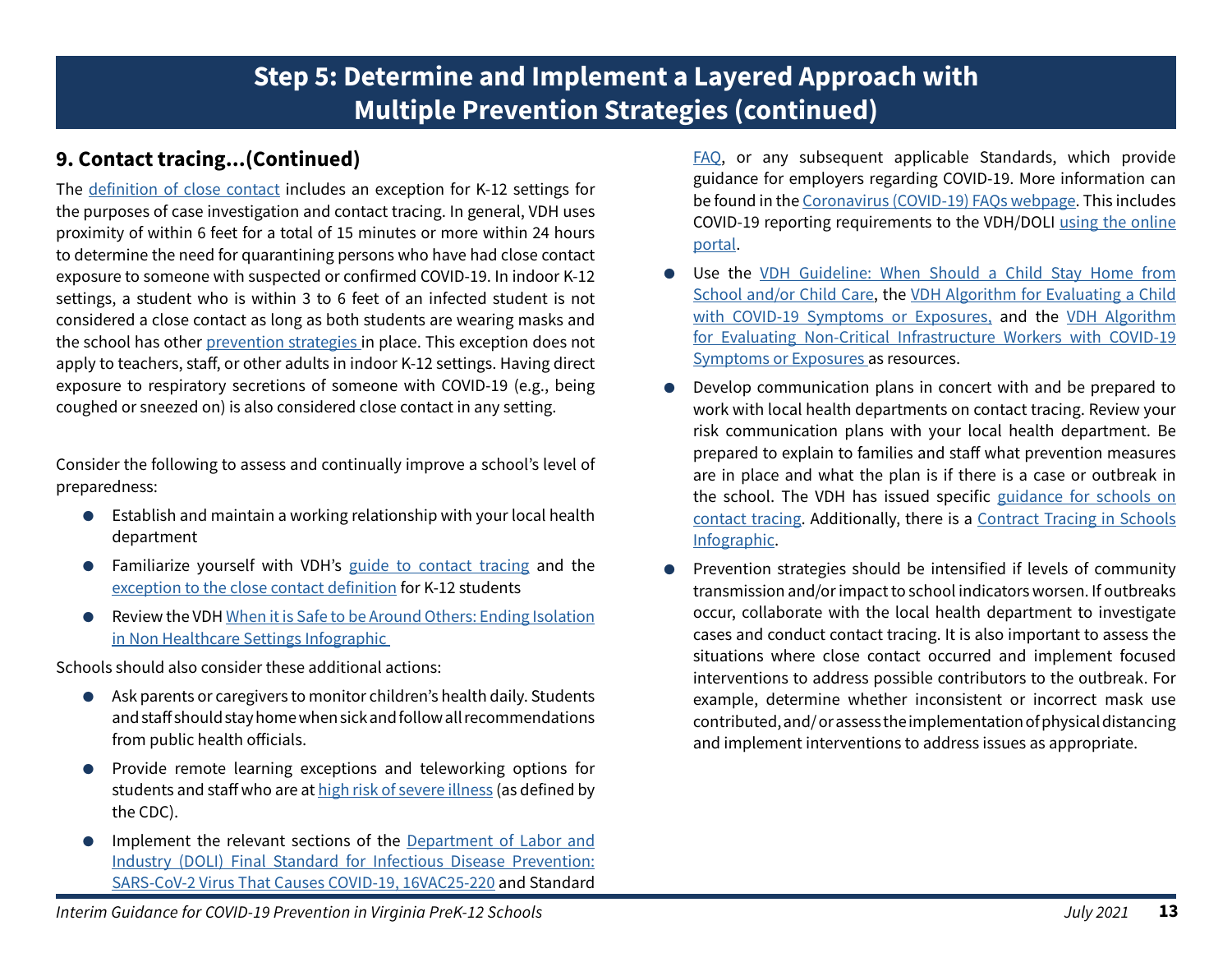## **References**

American Academy of Pediatrics: COVID-19 Guidance for Safe Schools. July 18, 2021. [https://services.aap.org/en/pages/2019-novel-coronavirus-covid-19-infections/](https://services.aap.org/en/pages/2019-novel-coronavirus-covid-19-infections/clinical-guidance/covid-19-planning-considerations-return-to-in-person-education-in-schools/) [clinical-guidance/covid-19-planning-considerations-return-to-in-person-education](https://services.aap.org/en/pages/2019-novel-coronavirus-covid-19-infections/clinical-guidance/covid-19-planning-considerations-return-to-in-person-education-in-schools/)[in-schools/](https://services.aap.org/en/pages/2019-novel-coronavirus-covid-19-infections/clinical-guidance/covid-19-planning-considerations-return-to-in-person-education-in-schools/)

CDC Guidance for COVID-19 Prevention in K-12 Schools [https://www.cdc.gov/](https://www.cdc.gov/coronavirus/2019-ncov/community/schools-childcare/k-12-guidance.html
) [coronavirus/2019-ncov/community/schools-childcare/k-12-guidance.html](https://www.cdc.gov/coronavirus/2019-ncov/community/schools-childcare/k-12-guidance.html
)

Transmission of SARS CoV-2 in Schools: CDC Science Brief: [https:// www.cdc.gov/](https://www.cdc.gov/coronavirus/2019-ncov/more/science-and-research/transmission_k_12_schools.html 
) [coronavirus/2019-ncov/more/science-and-research/transmission\\_k\\_12\\_schools.](https://www.cdc.gov/coronavirus/2019-ncov/more/science-and-research/transmission_k_12_schools.html 
) [html](https://www.cdc.gov/coronavirus/2019-ncov/more/science-and-research/transmission_k_12_schools.html 
) 

ED COVID-19 Handbook Volume 1: Strategies for Safely Reopening Elementary and Secondary Schools [https://www2.ed.gov/documents/coronavirus/reopening.pdf](https://www2.ed.gov/documents/coronavirus/reopening.pdf 
)

Falk A, Benda A, Falk P, Steffen S, Wallace Z, Høeg TB. COVID-19 Cases and Transmission in 17 K–12 Schools — Wood County, Wisconsin, August 31–November 29, 2020.MMWR Morb Mortal Wkly Rep 2021;70:136–140. https://www.cdc.gov/ mmwr/volumes/70/wr/ mm7004e3.htm?s\_cid=mm7004e3\_w

CDC Implementation of Mitigation Strategies for Communities with Local COVID-19 Transmission: [https://www.cdc.gov/coronavirus/2019-ncov/community/community](https://www.cdc.gov/coronavirus/2019-ncov/community/community-mitigation.html
)[mitigation.html](https://www.cdc.gov/coronavirus/2019-ncov/community/community-mitigation.html
)

CDC Operating Schools during COVID-19: CDC's Considerations [https://www.cdc.gov/](https://www.cdc.gov/coronavirus/2019-ncov/community/schools-childcare/
) [coronavirus/2019-ncov/community/schools-childcare/](https://www.cdc.gov/coronavirus/2019-ncov/community/schools-childcare/
)

CDC Indicators for Dynamic School Decision-Making: https://www.cdc. gov/ coronavirus/2019-ncov/community/schools-childcare/indicators.html

CDC Considerations for Monitoring and Evaluation of Mitigation Strategies Implemented in K-12 Schools: [https://www.cdc.gov/coronavirus/2019-ncov/php/](https://www.cdc.) [monitoring-evaluation-k-12.html](https://www.cdc.)

Donohue JM, Miller E. COVID-19 and School Closures. JAMA. 2020;324(9):845-847. doi:10.1001/jama.2020.13092

Russell FM, Ryan K, Snow K, Danchin M, Mulholland K, Goldfeld S. COVID-19 in Victorian Schools: An analysis of child-care and school outbreak data and evidencebased recommendations for opening schools and keeping them open. Report from Murdoch Children's Research Institute and the University of Melbourne. 2020; Published 2020 September 25.

CDC COVID-19 Response Team. Coronavirus Disease 2019 in Children — United States, February 12–April 2, 2020. MMWR Morb Mortal Wkly Rep. 2020;69(14):422-426. Published 2020 April 10. doi:10.15585/mmwr.mm6914e4

Dawson P, Worrell MC, Malone S, et al. Pilot Investigation of SARSCoV-2 Secondary Transmission in Kindergarten Through Grade 12 Schools Implementing Mitigation Strategies — St. Louis County and City of Springfield, Missouri, December 2020. MMWR Morb Mortal Wkly Rep. ePub: 19 March 2021. DOI: http://dx.doi.org/10.15585/ mmwr. mm7012e4

Davies NG, Klepac P, Liu Y, et al. Age-dependent effects in the transmission and control of COVID-19 epidemics. Nat Med. 2020;26(8):1205-1211. doi:10.1038/s41591- 020-0962-9

Dong Y, Mo X, Hu Y, et al. Epidemiology of COVID-19 Among Children in China. Pediatrics. 2020;145(6):e20200702. doi:10.1542/peds.2020- 0702

Laws RL, Chancey RJ, Rabold EM, et al. Symptoms and Transmission of SARS-CoV-2 Among Children — Utah and Wisconsin, March–May 2020. Pediatrics. 2021;147(1):e2020027268. doi:10.1542/peds.2020- 027268

Lee B, Raszka WV. COVID-19 in Children: Looking Forward, Not Back. Pediatrics. 2021;147(1):e2020029736. doi:10.1542/peds.2020-029736

Lu X, Zhang L, Du H, et al. SARS-CoV-2 Infection in Children. N Engl J Med. 2020;382(17):1663-1665. doi:10.1056/NEJMc2005073

Zimmermann P, Curtis N. Why is COVID-19 less severe in children? A review of the proposed mechanisms underlying the age-related difference in severity of SARS-CoV-2 infections. Arch Dis Child. 2020;archdischild-2020-320338. Published online ahead of print 2020 December 1. doi:10.1136/archdischild-2020-320338